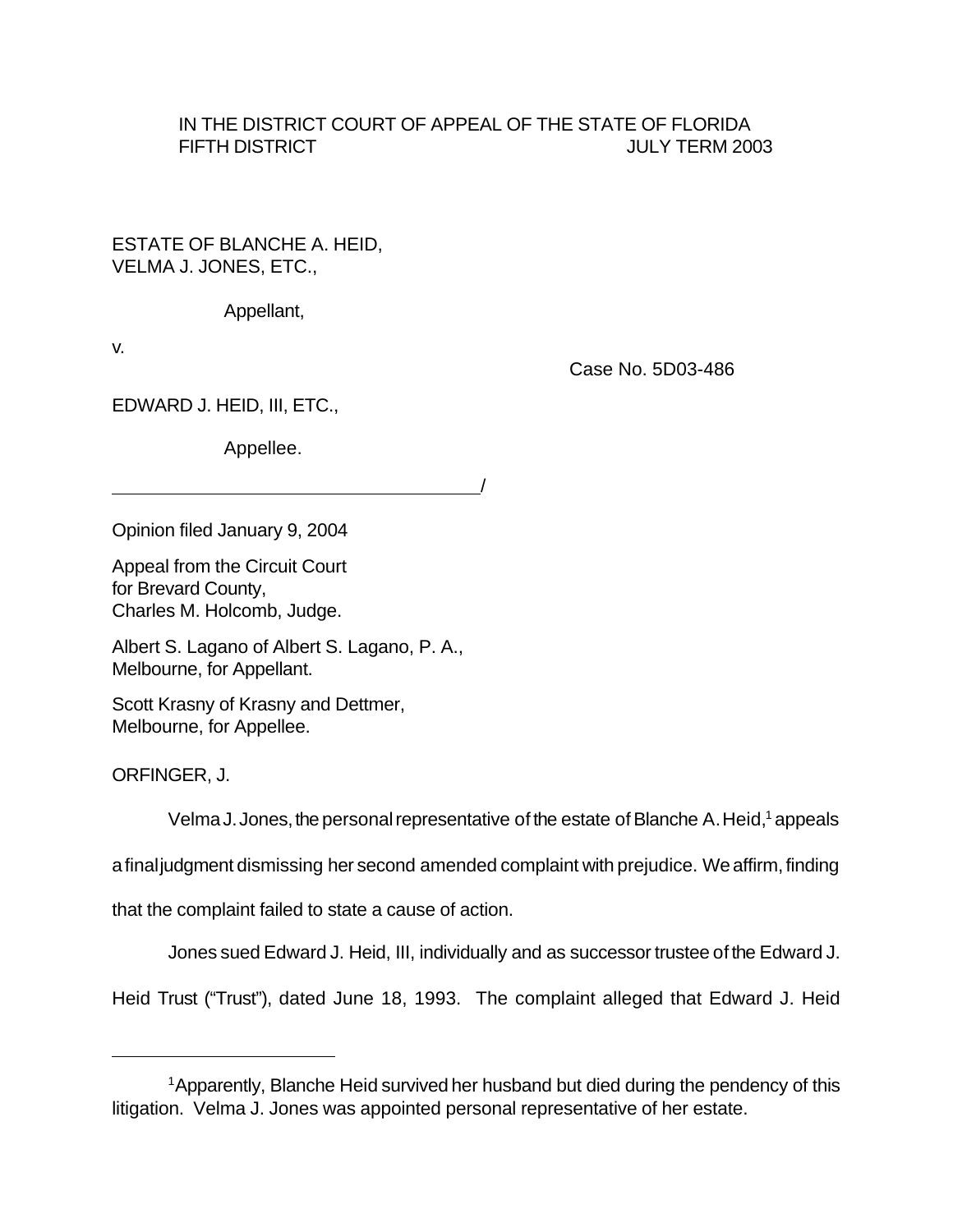("Decedent"), a resident of Brevard County, Florida, died December 18, 1999, survived by Blanche A. Heid, his wife. At the time of his death, the Trust held real and personal property for Decedent's benefit. Following Decedent's death, Edward J. Heid, III became the successor trustee. Jones, the personal representative of Mrs. Heid's estate, claims that Mrs. Heid was entitled to a portion of the assets held in the Trust pursuant to the elective share provisions of section732.207,Florida Statutes (2001). In dismissing Jones' complaint with prejudice, the trial judge concluded that Florida's expanded elective share statute applies only to persons dying after October 1, 2001, and because Decedent died prior to that date, the expanded elective share statute did not apply. See § 732.2155(1), Fla. Stat. (2001). We agree and affirm.

The surviving spouse of a resident decedent dying before October 1, 2001, on making a proper election, is entitled to an amount equal to thirty percent of the fairmarket value of all assets subject to administration, except real property not located in Florida, after deduction of all valid claims and mortgages, liens, or security interests on such assets. §§ 732.206- .207, Fla. Stat. (1998); see also Daniel A. Hanley & William T. Hennessey, Elective Share, Practice Under Florida Probate Code § 7.9 (2002 ed.). On appeal, Jones argues that the Trust assets are subject to the elective share claim. We disagree. While it is true that section 732.2035, Florida Statutes (2001), significantly revised the elective share laws and established the conceptof an"elective estate," thereby, substantially broadening the amount and types of property subject to the elective share, by its own terms, the revisions are effective only to decedents dying on or after October 1, 2001. Specifically, section 732.2155(1), Florida Statutes (2000), provides:

2